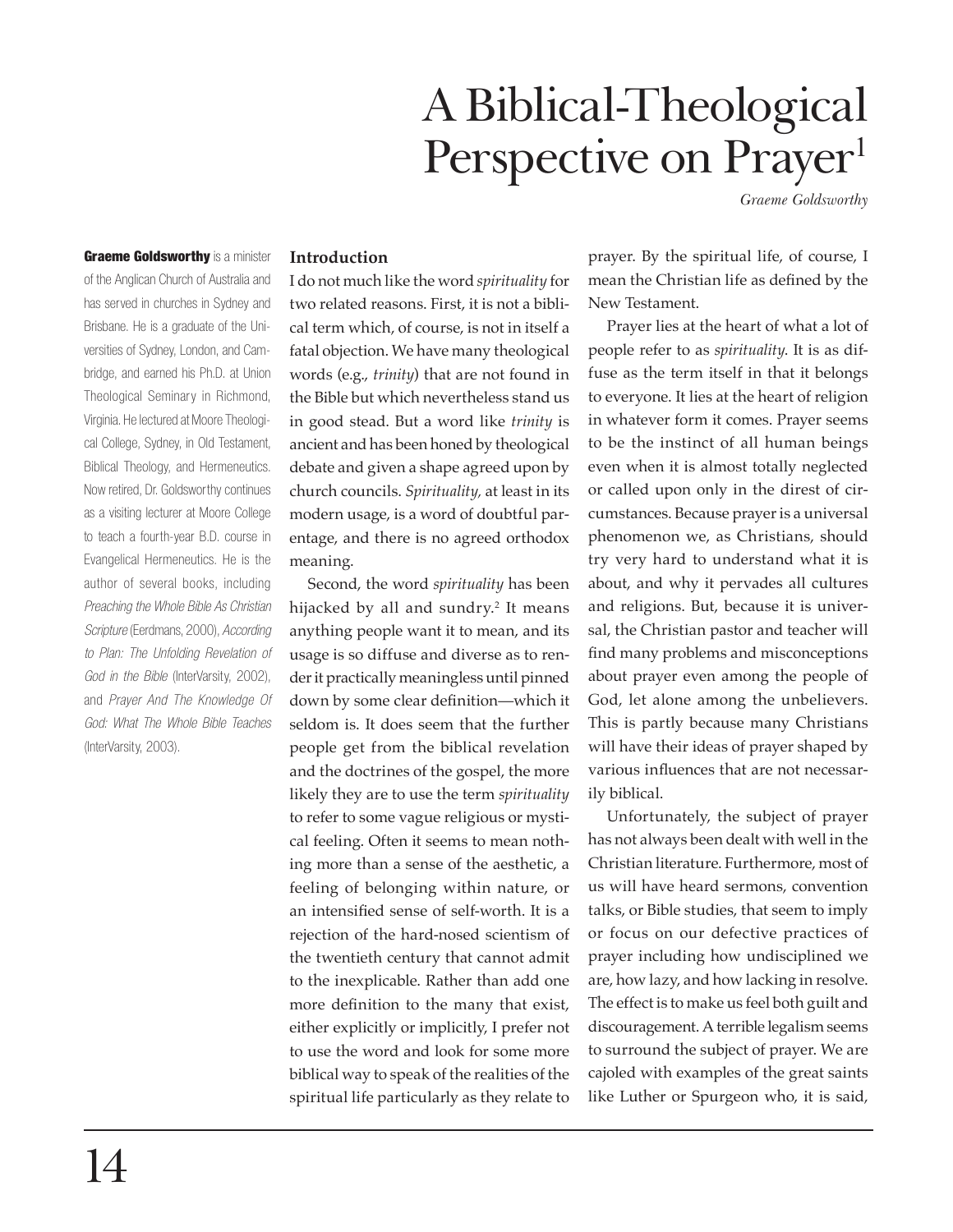regarded two hours a day in prayer as the norm. We will hear sermons on prayer that remind us that Jesus got up very early while it was still dark and went into a solitary place to pray (Mark 1:35). There is no biblical indication that he prayed this early in the day as a regular habit, but the application is predictably made: if Jesus needed to get up before dawn to pray, how much more do we.

It may be good method to start with our problems, to scratch where it itches so to speak, and then to seek a solution. But legalism and emotional blackmail are not the way. A spiritual "big brother" of mine many years ago said to me, "If you want to get your theology right, always start with God and work down to us." Sound wisdom! So, as Arthur Pink says,

In the great majority of books written, and in the sermons preached upon prayer, the human element fills the scene almost entirely. It is the conditions which we must meet, the promises we must claim, the things we must do, in order to get our requests granted; and *God's* claim, *God's* right, *God's* glory are often disregarded. 3

In what follows, I want to approach the subject from God's end. In giving this article the title that indicates a biblicaltheological perspective, I do not want to suggest that this can be achieved without a broader theological perspective. Biblical and systematic theology belong together in that neither can be done properly without the other. They are interdependent disciplines. However we look at it, the theology of prayer is largely neglected in the literature. Instead, the practice of prayer, the power of prayer, the imperatives of prayer, and the potential of prayer all seem to predominate. It is time to take a different approach; one that will lead to encouragement and greater devotion

to the God who is pleased to allow us to call him "Our Father."

## **The Foundations of Speech**

A simple de fi nition of prayer is that it is speaking to God. But why is it a universal instinct that we want to speak to some superior or divine being? The obvious answer is that such being is more powerful than we are! Paul reminds us that even in the situation of suppressing the truth in unrighteousness (Rom 1:18) sinners continue to call upon and worship their alternate gods (Rom 1:25). They may worship the creature rather than the Creator, but they still pray. This raises for many the question of whether God listens to the prayers of pagans, or Muslims, or Hindus, or Buddhists. Does God hear any non-Christian who shoots a despairing word to "the Man upstairs"? And if he hears anyone's prayers, what sort of prayers are acceptable to him?

It may seem to be stating the obvious to say that God is a speaking God. He created all things by a word. Why a word? Why not a thought or a (metaphorical) snap of the fingers? We can say with certainty that he chose both to create and to communicate with his creation by his spoken word. If there is a discernible reason for this word-centered activity of God, it lies in the fact that it is his attribute to be a speaking God. That is, just as it is God's nature that he is Trinity, uni-plurality, so it is his nature that within the "community" of the Trinity (and here we struggle for words that will not mislead) there is communication by word. Vern Poythress has referred to this in his Trinitarian approach to hermeneutics as an essential consideration when thinking about human word communication. 4 The Trinity is eternally, ontologically com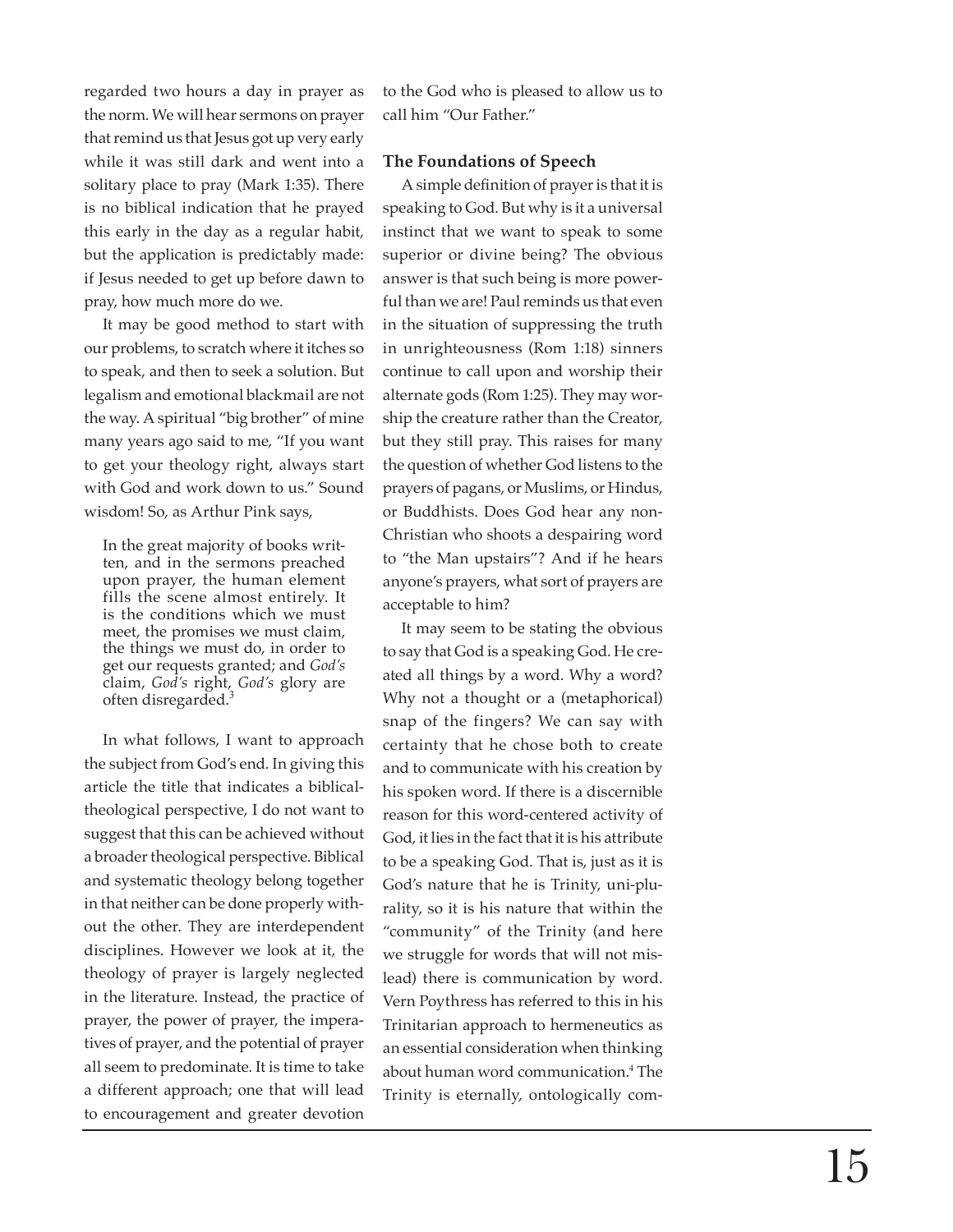munal and communicating before ever there were human beings to speak to. The fact that God's speech is not formed by air passing over vocal chords does not change anything. The essence of language is not vibrating air. Such communication, both intra-Trinitarian and in humans as created in the image of God, is not merely instinctive. It is rational. It is integral to personhood.

We have probably all been in the social situation where we speak to someone and they snub us, refusing to acknowledge that we spoke to them. We count it an insult if someone turns their back to us instead of responding to our address. Why then do we wonder at the wrath of God revealed against all ungodliness and unrighteousness of men (Rom 1:18), even when they go on being "religious"? Our common instinct as those created in the image of God is to respond with a word—to pray. But, as rebels, we turn our back on the Creator and address the creature. Religion, then, is not mankind seeking God. Rather it is the expression of our rebellion against him—our determination to snub him and to address substitutes that we mold in our own image.

Speech begins with the ontological Trinity as the Father addresses the Son and Spirit and they address each other and the Father in turn. Consistent with this is the biblical assertion that God speaks his "let us" words into nothingness and creates all that exists. He speaks into the chaos and creates the ordered universe. He then speaks into this ordered universe and creates its ruler in his own image. Finally, he speaks to the humans and orders their relationships with every thing that exists. After this there are only two ways that God speaks to us: first in judgment against human rebellion and

second in grace as a plan of salvation is revealed by prophetic word.

It is against this theological backdrop that we must seek to understand prayer. Our first task will be to try to understand the role of the Trinity in prayer.

## **The Trinity and Prayer**

If we are examining the roles of the persons of the Trinity in prayer, it may seem logical to start with God the Father. But there is another logic to the gospel in that our spiritual life begins subjectively with our being subdued by the gospel of Christ. Thus, God speaks to us by the word of his incarnate Word. We are converted by the message about the life, death, and resurrection of Jesus *for* us. Faith in Christ has its primary expression in prayer. It begins with our looking to Christ, and then faith grows as we receive the word of Christ and respond in prayer and godly living in the world.

It is at this point that certain problems arise for many. They are persistent problems that demand pastoral care and nurture. Why should we have confidence that God hears our prayers? How does the pastor counsel the Christians who do not feel that their prayers go anywhere or achieve anything? What is the meaning of the signing-off phrases that are handed down from one generation to the next as the acceptable way to conclude a prayer; phrases like, "through Jesus Christ our Lord," or "we pray these things in the name of Jesus," or "for Jesus' sake we pray"?

# *The Basis of All Prayer: The Sonship of Jesus.*

If God made us to hear his word and to respond to it both in word and action, it follows that prayer is an impulse created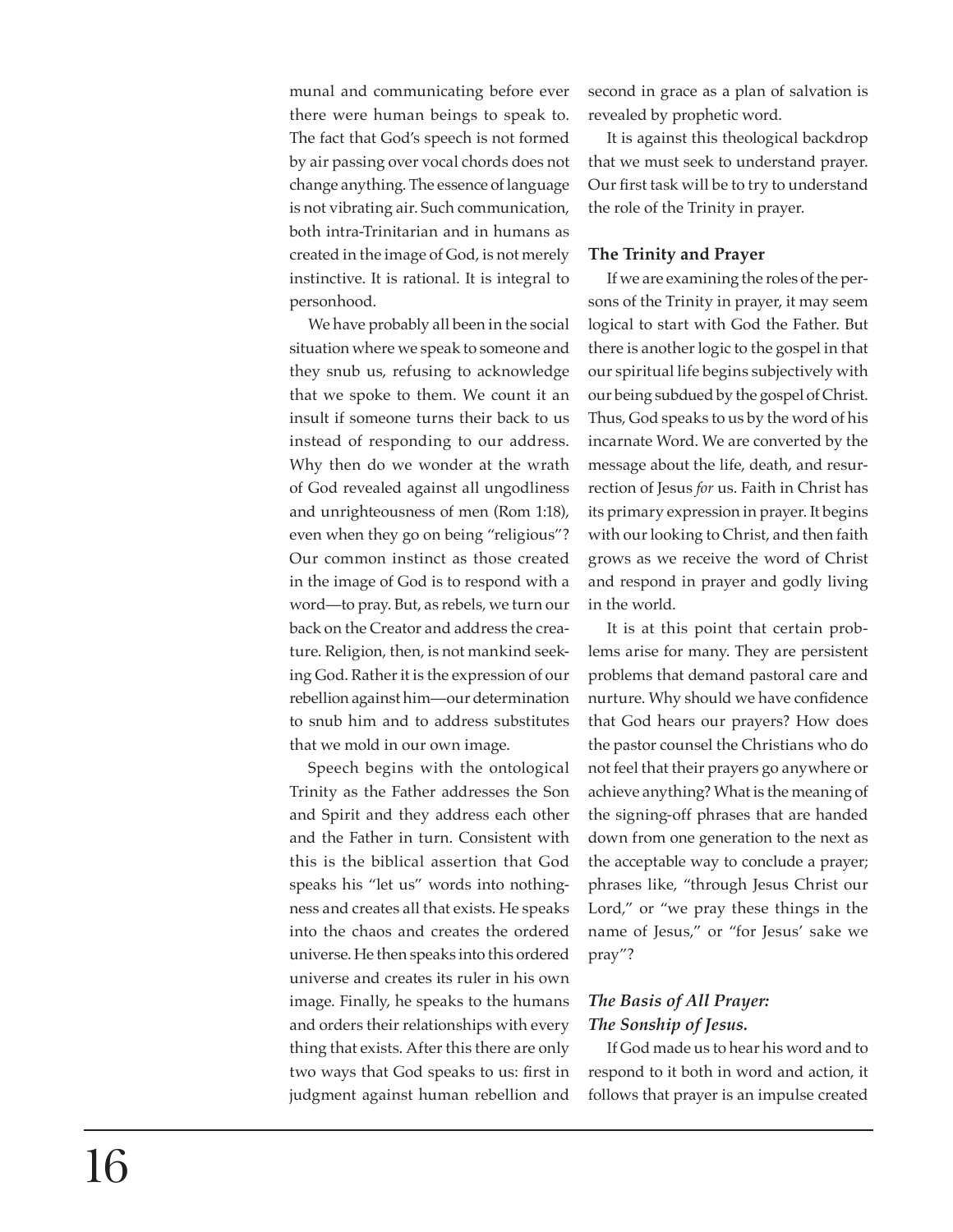in us by God. We can say, then, that prayer belongs to the children of God because they are made in the image of God. But we also have to acknowledge the rebellion of mankind that puts us under judgment for repudiating our true sonship and degrading the image. The idea of the true "son of God" is expounded in Luke 3. Jesus, at his baptism, is declared to be God's true Son in whom the Father is well pleased. Luke, as if to clarify this assertion, then follows with the genealogy of Jesus in terms of sonship. Jesus is son of Joseph, the son of Heli, and so on all the way back to Adam, the son of God. Adam, the first son of God, rebelled against this status. God's purpose of election finds its focus in Israel who is declared by God to be "my firstborn son" (Exod 4:22-23). God called his son out of Egypt in the exodus (Hos 11:1). Within the context of the covenant promises to David, the son of David is declared to be the son of God (2 Sam 7:12-14).

The baptismal approbation of Jesus, the Son of David, thus takes on added significance. God's sons Adam, Israel, and David's descendants, all repudiated that privilege. Now, one can almost hear heaven sigh with relief because at last here is a true Son in whom God is well pleased. Such a Son is able to say with confidence to his Father, "I knew that you always hear me" (John 11:41-42). Christology, then, is vital to our understanding of prayer. What belongs to the true humanity of Jesus now belongs to all who trust in him. This is the ground of our justification. It is the source of our confidence in our own eventual resurrection to glory (Rom 8:10- 11). Christ has become for us our alter-ego so that we have been crucified with him, baptized into his death, made alive with him, raised up with him, and made to sit with him in heavenly places (Gal 2:19-20; Rom 6:3; Eph 2:5-6). In this sense he is our life (Gal 3:3). Paul's description of our "in Christ" and "with Christ" existence indicates that nothing hinders our access to the Father. The intercession of Jesus is the continual reminder of this (Rom 8:34; Heb 7:25). If it belongs to the risen Jesus to have access to the Father, it also belongs to all who are in union with Christ by faith (Heb 10:19-22).

In summary, the basis of true prayer is the Sonship of Jesus which we share in union with him. The acceptance he has with the Father is the acceptance we now have. That is the essence of our justification by faith. If the Father always hears the Son, then he always hears those who, in Christ, are sons. Women should understand that this is not a gender thing. It is a matter of participating in union with the sonship of Jesus; a participation where there is neither male nor female. Inclusive language translations by making it a gender matter are in danger of blurring this Christological point in passages like Gal 4:6—"And because you are sons, God has sent the Spirit of his Son into our hearts, crying, 'Abba, Father!'"

## *The Source of All Prayer: The Fatherhood of God.*

I do not think it is a distortion of the facts to say that many, perhaps most, Christians will think about prayer in terms of what we do and what we need to do. It is a cliché that prayer changes things. It has also become popular in some circles to assert that, in effect, anything we ask for will be granted if we have enough faith. Faith seems to be conceived of as something we squeeze out of ourselves like toothpaste out of a tube. Even in more traditional evangelical circles it seems that the popular view of prayer is a process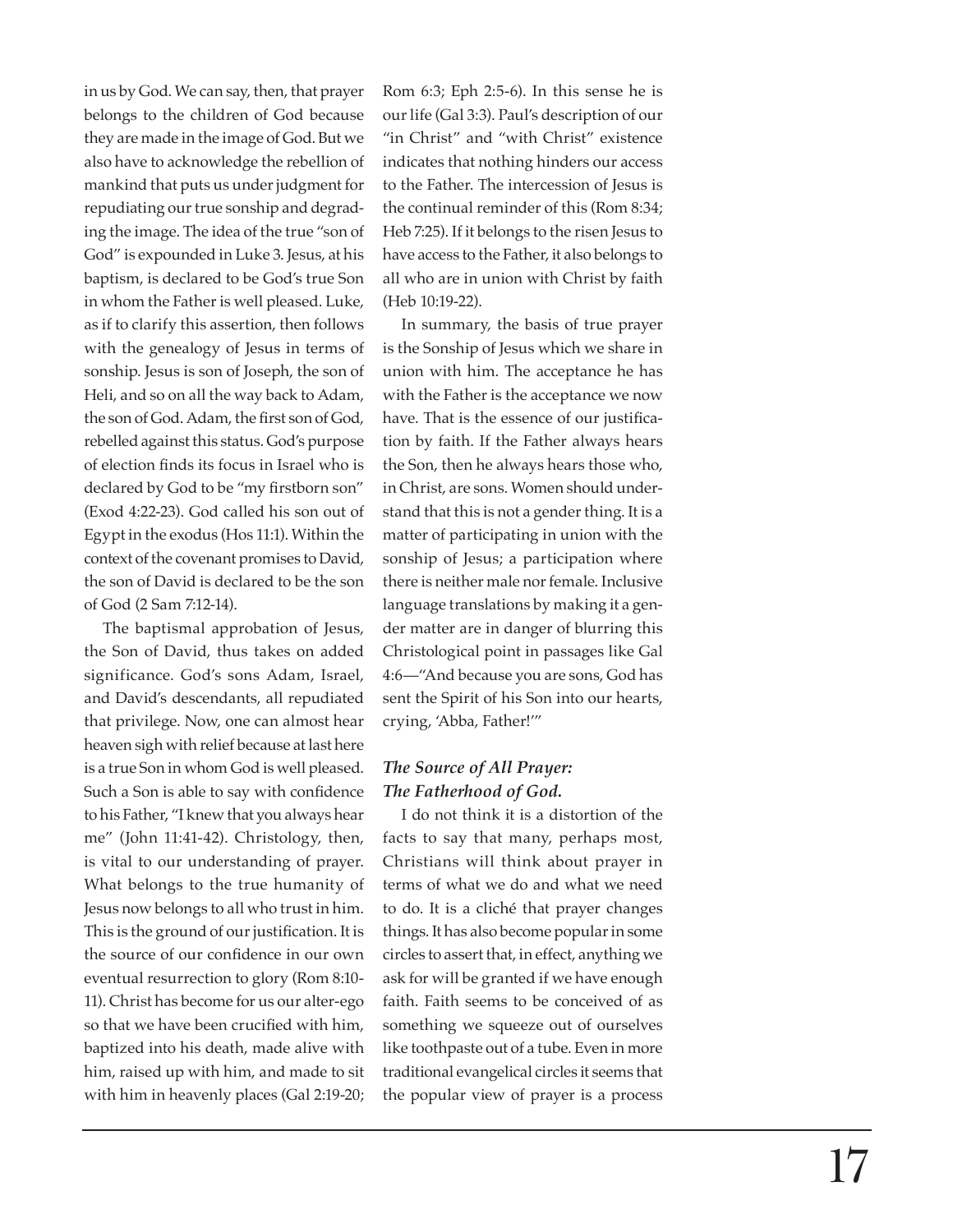that largely begins with us. Of course it is recognized that our agenda for prayer is in some way controlled by Scripture. But, the pattern easily develops into something like this: (for whatever reason) we decide to pray and ask God for something; God hears us (we hope); God rewards our faith by answering our prayer. If we ask people what it is that is changed by prayer, few would feel comfortable in saying that we change God's mind. Yet, that is almost the implication of the approach. It is as if God is unwilling to do good things in us, for us, and in the church and world until we have done enough praying to convince him that he should. The focus on our responsibility in the matter is of course not entirely misplaced. The question is whether or not the conceptualizing of the motive and method in prayer in this way is biblical. I suspect that it is not.

Our discussion thus far about the source of our speaking to God is relevant. The biblical picture is of the internally speaking God (Trinity) who also speaks out from himself and brings the creation into being, creates humans in his own image and then speaks to them to provide for them the framework for their understanding of reality. There are at least two implications of this for prayer. The first is that, if prayer is not addressed to God in terms of what is real, it is a fantasy. True prayer is not asking God to do magic or to create mythical worlds. As Christians we should have a view of reality that is drawn from, and is entirely dependent upon, God's revelation in the Bible. When we pray for conversions, for healings, for world peace, for each other's ministries and welfare, we do so with a sense of the reality of God, his creation, and his sovereign rule over all things, even over the future. Thus the prior word of God is established from the outset as the ground for any human understanding of reality.

The second implication of the creation is that, both before and after the fall of man, God must address us first, if we are to address him within the bounds of reality. The biblical account of reality is that the ideal situation of creation came under judgment because of the rebellion of mankind against God and his good order of things. Because of our rebellion we have no right of access to God, and no desire to approach him (Rom 3:11, 23; 5:12). The biblical picture of prayer is given within the framework of our fallenness and of the grace of salvation: God made the first move towards us and any move we make is a response to this.

Salvation is God's eternal plan that is expressed in his unilateral commitment to his people. In other words, God's promises and acts to save us were done without our consent or co-operation. God sovereignly makes covenant with his people, that is, he commits himself wholly to them (Gen 12:1-3; Rom 5:6-10). But, as God carries out his eternal plan of salvation he does so in the context of a revealing and redeeming word. In the process of saving us God reveals his purposes for the whole creation. The most important thing that God reveals about his creatures is how he is saving us and what he is saving us to (Rom 8:19-23, 29-30; Eph 1:3-10, 18-20). The gospel event (Jesus' life, death, and resurrection) reveals to us what God wills for all who turn to him in repentance and faith, and how the whole universe is involved. We do not yet see or understand the full glory of what is coming, but we do know of it truly (1 John 3:1-2).

What does all this imply for our conception of prayer? Who changes what through prayer? The notion of a God who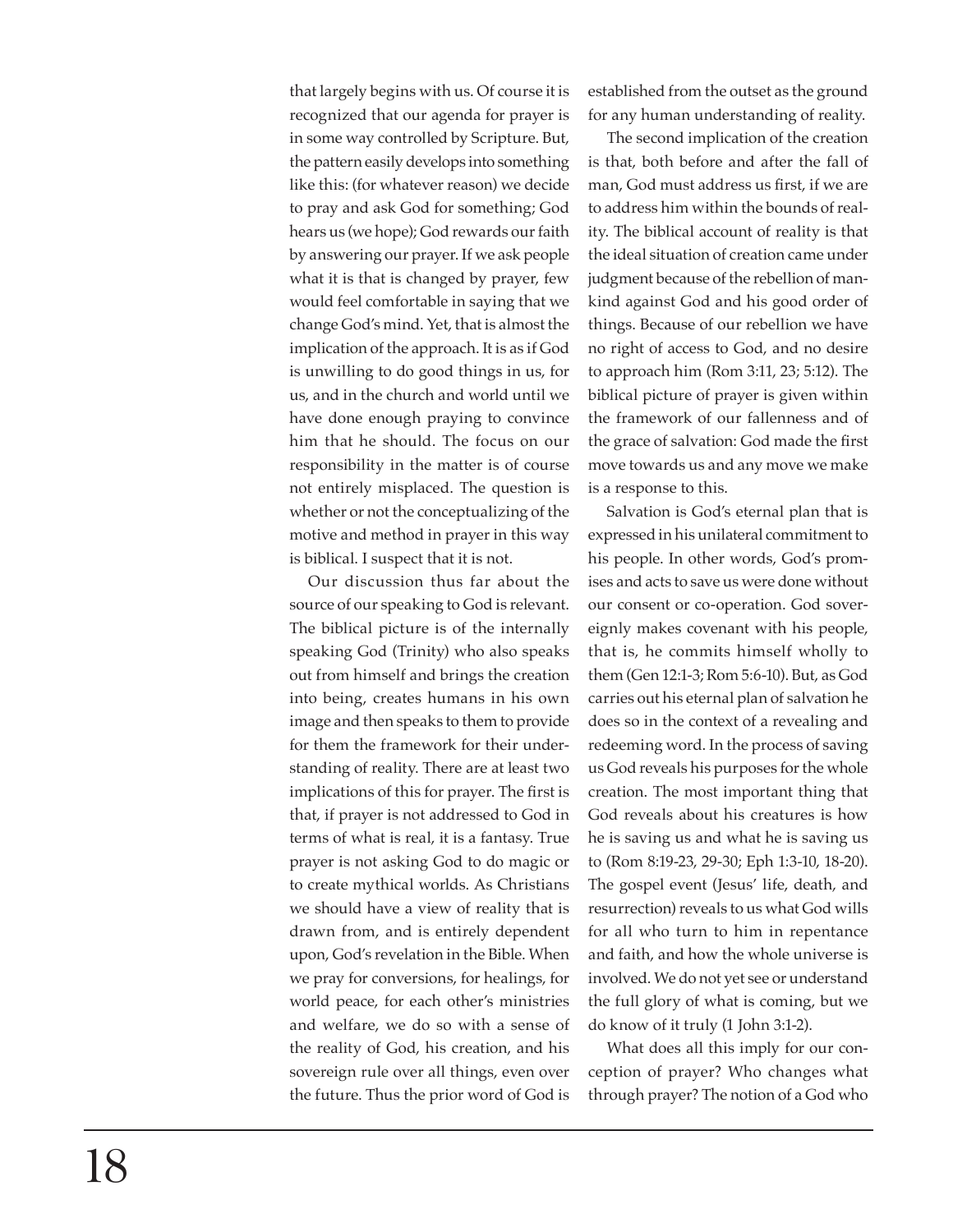needs to be convinced by our prayers that he should act in a particular way really does not sit well with the biblical evidence. I am aware, of course, that there are some biblical texts that may seem to support such a view because they look at the matter subjectively, that is, from the human end. The popular misconceptions often result from the malaise from which we all suffer—our cursed self-centeredness, in which our legitimate subjectivity becomes sinful subjectivism.

The implication of all this is that the foundation of prayer is "thinking God's thoughts after him." Prayer is, of course, more than mere thinking, but thinking God's thoughts as he has revealed them is the basis for addressing God in prayer. Having revealed his purpose God allows us to be involved in the carrying out of his will as his dear children. He gives us the privilege of identifying with his will by asking him to do it. This is part of the process he has chosen to use in order to carry out his plan for the whole universe. If we are to ask for anything "according to his will" (1 John 5:14), then we must refer to his will as revealed in his word. Faith in prayer is not what we dream up but is engendered by hearing the word of Christ (Rom 10:17).

This principle of God's word prior to our prayer is amply illustrated in some biblical passages. David's prayer in 2 Sam 7:18-29 is essentially to ask God to do the very things he has just promised to do (vv. 9-16). Solomon's prayer of dedication of the temple centers on the request that God would do what he had promised to do for David (1 Kgs 8:22-26). Jeremiah's letter to the Jewish exiles in Babylon (Jer 29:1-17) explains the logic of prayer in vv. 10-14. First, God tells them what he will do; then they will pray that he will do it;

the outcome is that God will do it. Ezekiel is similarly speci fi c in saying that God will let the exiles pray for what he reveals he will do (Ezek 36:37).

# *The Enabling of All Prayer: The Power of the Holy Spirit.*

What does it mean to pray in faith? It is certain from what we have already examined that we cannot be God's children or pray to him without faith. It is sometimes suggested that when our speci fi c prayers are not answered it is because we do not have enough faith. People who talk like this point to passages such as these:

•"According to your faith, be it done to you" (Matt 9:29). •"Whatever you ask in prayer, you will receive, if you have faith" (Matt 21:22). •"Whatever you ask in prayer, believe that you receive it, and you will" (Mark 11:22).

This often puts people in a guilty bind if they are not healed or their friends are not converted. We need to remind ourselves of what faith is and what it is not.

Faith is our Spirit-empowered response to the Christ of the gospel. The Holy Spirit enables us to respond with faith and repentance to the Jesus of the gospel (John 1:12-13; 3:3-8; Acts 13:48; 16:14). Faith is a part of the process by which God draws us to himself and saves us. We would not believe if the Spirit of God did not remove our blindness and our hatred of God's truth (John 6:37, 44-45; 16:8-11; Eph 2:8-9). Thus, prayer can be spoken of as the Spirit of Christ within us crying to the Father (Rom 8:15; Gal 4:6).

Our recourse to prayerful petition depends on the fact that God gives us all things through the gospel. Faith must be de fi ned by its object, not by the fervor of the subject. To have faith is to believe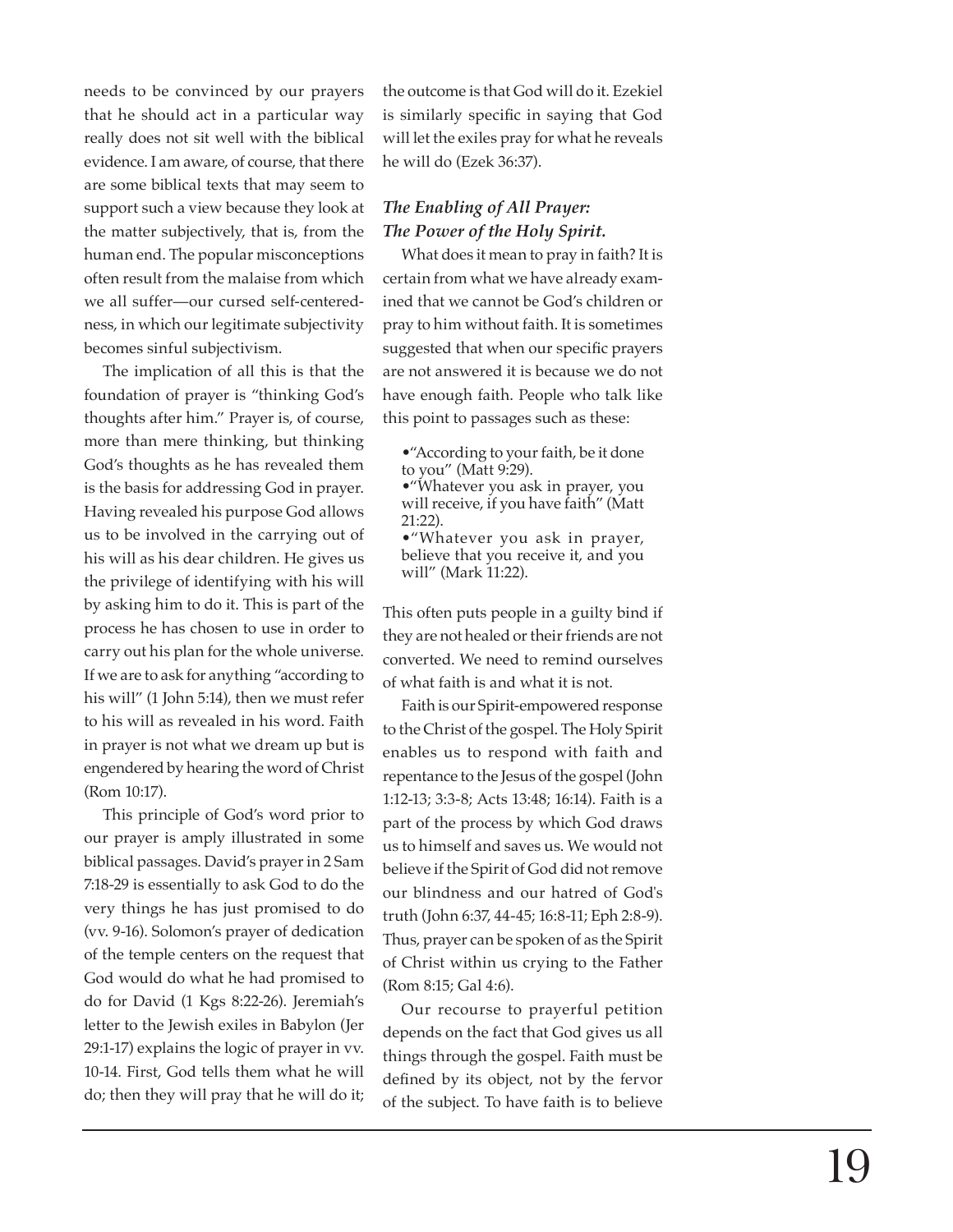in and place trust in a trustworthy and faithful God who has revealed his will in promises of blessing and salvation. The work of the Spirit is to connect us to the Christ of the gospel. Word and Spirit are not divided. Thus, faith and the word are not divided. The word of the gospel defines our destiny and our inheritance. As God's children we inherit every blessing, and we already possess this by faith (Rom 10:12; Eph 1:3-6; Col 1:4-5).

Authentic prayer is an expression of gospel-based faith. The gospel reveals God's will for us. When we pray we are asking God to bring us, and others, to the goal that he has revealed to us. God has only revealed to us the big picture of our salvation, not the details of how he is bringing us to that goal. As we pray for the means to the end (safety, food, material needs, healing etc.), we must be prepared for God's gracious "no" while we trust him for the best. Remember that we have already reached the ultimate goal by our union with the risen and glorified Christ. It is not faith to demand something that God has not revealed as his will for us. It must also be said that it is not a lack of faith if, in praying for specifics not clearly revealed by God, we use the qualification, "If it is your will."

In summary then: all prayer is conditioned by the nature of the gospel. True faith always looks to its object: the life, death, and resurrection of Christ. Pastorally, the problem of "weak" faith is not dealt with by introverted self-examination so much as by looking to the object of faith. The question is not, "Have I enough faith?" but, "Is my faith placed in a trustworthy and faithful God?" The gospel defines God's will for my life which is to be conformed to the image of Christ. The detailed path to that goal is not shown

us in advance, but it is amply stated in Scripture that the One who is bringing us to that goal is faithful. To pray in the name of Jesus is to pray according to what he has revealed of himself as our mediator and savior.

This Trinitarian perspective on prayer that we have now considered in outline, is well summed up in Paul's assertion in Gal 4:6, "Because you are sons, God has given us the Spirit of his Son, the Spirit who cries 'Abba, Father!'"

## **Biblical-Theological Overview of Prayer** *The Old Testament*

Up to this point I have pursued what might be called a biblico-dogmatic theological approach to our subject. In our study we have been steered by systematic theological concepts specifically relating to the Trinity. Biblical-theological method also involves the diachronic approach of following a particular theme or theological concept as it develops in the salvation-historical framework of revelation. One advantage of this method is that it frequently unpacks the antecedents of a full-blown New Testament or gospel understanding of the subject. I have favored the approach taken because it reinforces the fact that we come to the Old Testament as Christians with certain dogmatic presuppositions already in place. We need both to be aware of these and take advantage of them.

We began with the working hypothesis that prayer is speaking to God. We examined the origins of human speech in the fact that God is a speaking God. How then does God's speech to his people unfold, and what is the nature of their responses to his speech? Jesus shows us that the human being who is the image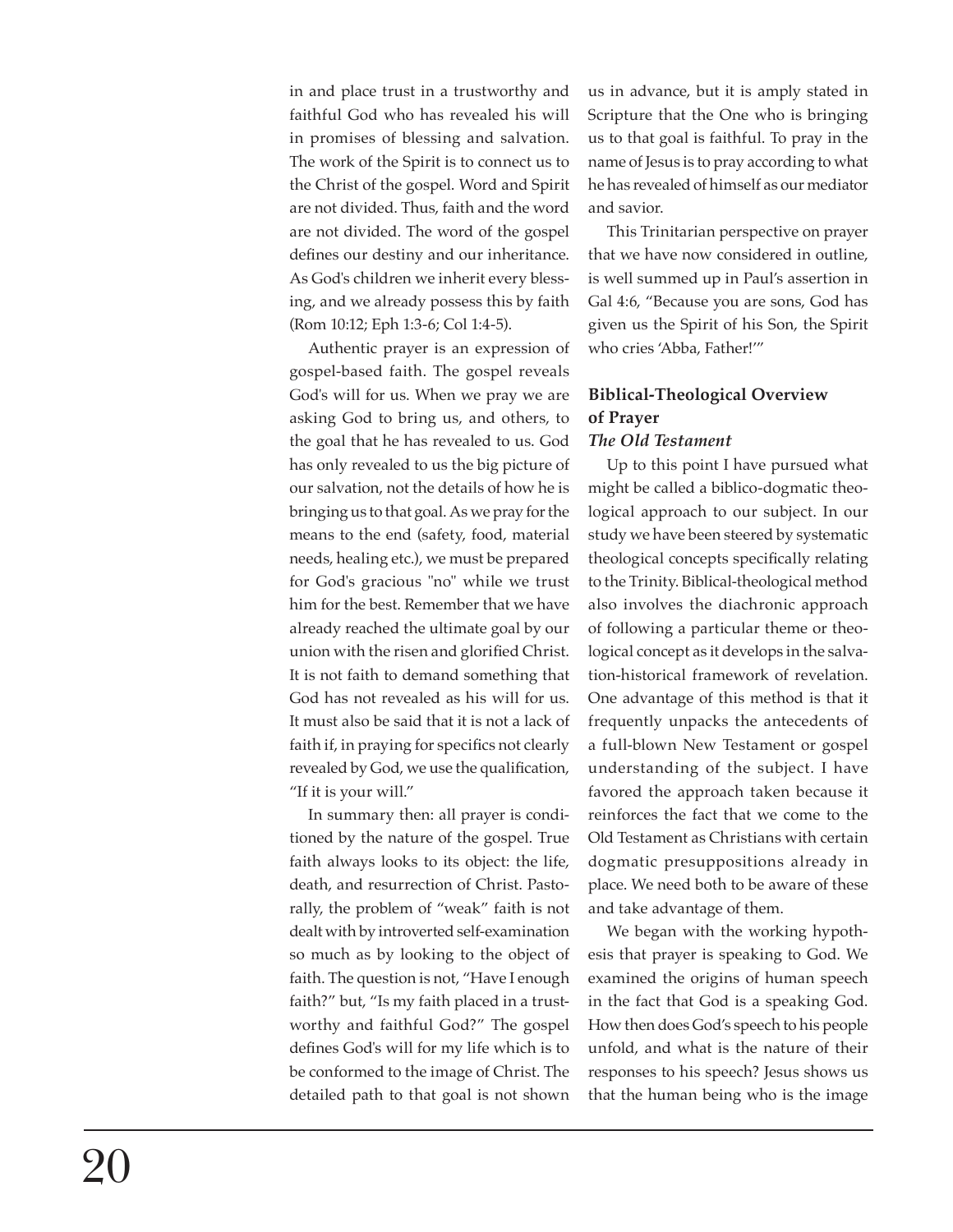of the Father and the true Son of God is a receiver of God's word and a responder to it. Jesus' response is in stark contrast to that of the first humans. The first record of Adam speaking to God is a word of defiance and self-justification. The same can be said of Cain. There is a destructive futility in this sinful reaction to God's word. But the lineage of humans under God's grace, Adam and Abel (who was replaced by Seth) is one which is marked by the fact that, "At that time people began to call on the name of the Lord" (Gen 4:26). In a number of places where we would expect prayer, the narrative seems to assume it, for example in Noah's response to God's commands and in his offering sacrifice.

In the earlier stages of the Old Testament we find two major emphases with regard to prayer. The first is that it is tied to the covenant relationship between a gracious God and his people. The second is the emphasis on the role of the key representative ministries as intercessors. In both of these the foundations for the Christological perspective are laid. It is vital to recognize the link between these offices and the ministry of Christ if we are to avoid unfruitful exemplary deductions being drawn from the great covenantal figures to the Christian. Whatever the exemplary value of the practices of Abraham or Moses or David (and they are many), the Christological value is much nearer to the heart of the gospel. In other words, while Christians may learn much from the heroes of the Bible about the life of faith, our true example is Jesus who establishes the integrity of our faith and practice by being more than an example. Without the grace of justification our attempts at the imitation of Christ are futile and, in fact, godless.

In layman's terms, we grow as Christians, not by becoming more like Abraham or Moses, but by becoming more like Jesus. And we can only grow more like Jesus when we are depending on the grace of justification.

Abraham intercedes for Sodom (Gen 18:22-33), and as intercessor he is called a prophet (Gen 20:7). Little more is said about intercession until Moses, who is also the definitive prophet. What emerges is that the prophetic role is not only to speak the word of God to people, but also to represent the people in speaking an intercessory word on their behalf to God. Of the prayer life of the ordinary Israelite we have little information at this stage. We can only infer that it existed, especially in connection with the cultic rites such as offering of sacrifices. It would seem that the biblical concentration on the role of the key representative offices in intercession is deliberate. This is the emphasis in Joshua and it continues into the period of the Judges. Joshua's role has clear indications that he carries on the intercessory role of Moses (Josh 7:7-9, cf. Exod 32:30-34; 33:7-23; Num 14:13-19; 21:7-9)

When we come to the Book of Samuel the prophetic role as intercessor is again evident. The prayer of Hannah may seem to highlight the prayer of an ordinary Israelite, but it turns out to be anything but. To be sure, she is portrayed initially as having no cultic role and, therefore, as representing "lay" piety in prayer. However, her prayer is linked with the temple, and is clearly given the prominence that it has because it leads to the gift of a child who becomes the great prophet Samuel. Hannah's prayer is recalled in Mary's *magnifi cat* at the annunciation (Luke 1:46- 55), which suggests that Mary understood that the theological significance of both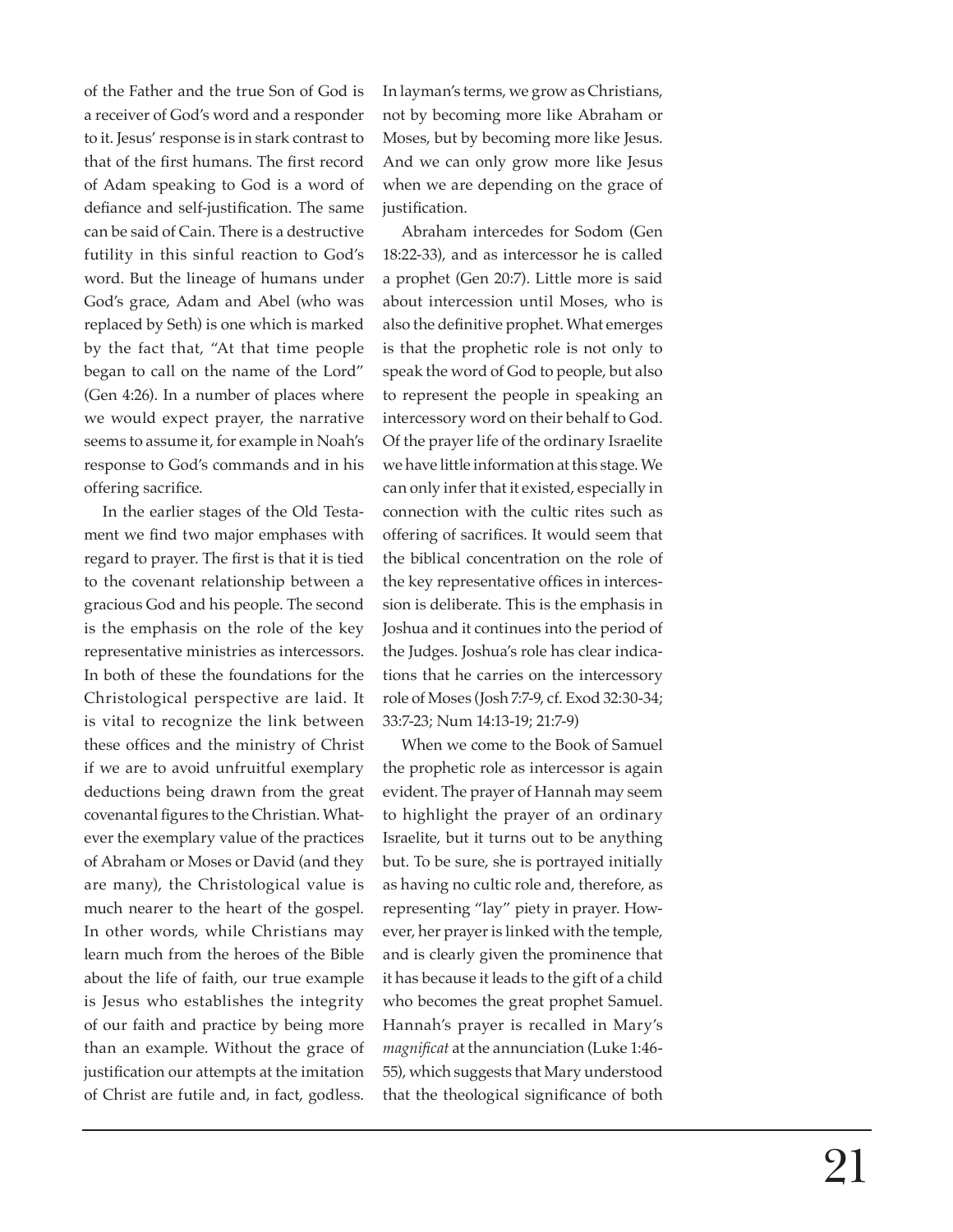events was linked. Samuel is portrayed as both proclaimer of God's word, and as intercessor for a wayward people (1 Sam 7:8-9; 8:6-22; 12:16-25).

If we accept the ascription of many of the Psalms to David, we must acknowledge that once again the emphasis is on the role of the representative officer as the praying Israelite. This in no way takes away from the inference that ordinary "lay" Israelites would also learn to pray. Nevertheless, we must ask why the inspired Scriptures emphasize that the ones whose distinct role is to represent the many (prophet, priest, king) were above all the intercessors. The only conclusion that we can reach is that it points to the foundational role of Jesus, the true prophet, priest, and king, as the human intercessor upon whose prayers the efficacy of all prayer is dependent. I would suggest that, above all, it is this prophetic role as intercessor that is fulfilled by Jesus as the one who enters the presence of the Father and makes intercession for the saints.

In the narrative literature, a key prayer is that of Solomon at the dedication of the temple (1 Kgs 8). We must not put this in the category of a dedication of a church building. It is nothing of the sort! The temple was the visible representation of the presence of God among his people. Solomon knew full well that God was not confined to this temple made with hands. Yet it was the place where God was pleased to make his name to dwell. The building of the temple was the prime expression of Solomon's wisdom. In that fact alone we see the doctrine of creation, as well as the covenant of salvation, being given expression in the temple. The temple and the ministries of atonement, reconciliation, and sanctification that were rightly performed there, were what made sense of life and of the universe for the believing Israelite. Solomon's prayer recognizes this. The covenant of grace, with its promise of salvation, is the basis of this prayer (1 Kgs 8:23-24). Solomon expresses the legitimate nature of prayer in that he asks that God will perform what he has already promised to do (vv. 25-26). The temple is the means of approaching God in heaven where his true dwelling is (vv. 27-30). Solomon's insights thus foreshadow the truth that the true temple, the risen Jesus, is the gateway to the presence of the Father in heaven.

Prayer in the eschatology of the prophets takes on some new emphases. Here the prayers of the faithful remnant of Israel that is being saved come into some prominence. This broadens the emphasis that we have seen to date in that it is presumably ordinary Israelites that are involved (e.g., Isa 55:6-7; 58:9; Jer 33:3; Zeph 3:9, 14-20). Yet, even here we should note that the theme of the remnant of the true Israelites is fulfilled primarily in the person of Jesus who comes as the only true Israelite. Thus, the praying nature of the congregation of the faithful is also stamped with Christology. The outworking of the theme of the remnant that is to be saved is clearly focused on Jesus. Once again, it is his prayer that establishes the basis of our prayer. The focus of these Old Testament prayers is predominantly on God as the savior and Lord of his people. It is also significant that the restored temple is perceived as the place of prayer, since the New Testament locates this new temple in Jesus (e.g., Isa 2:2-4; 27:12-13; 56:7). We must suppose that the concentration on Zion in prophetic eschatology is due to the fact that it is the city of God in which the temple constitutes the place where he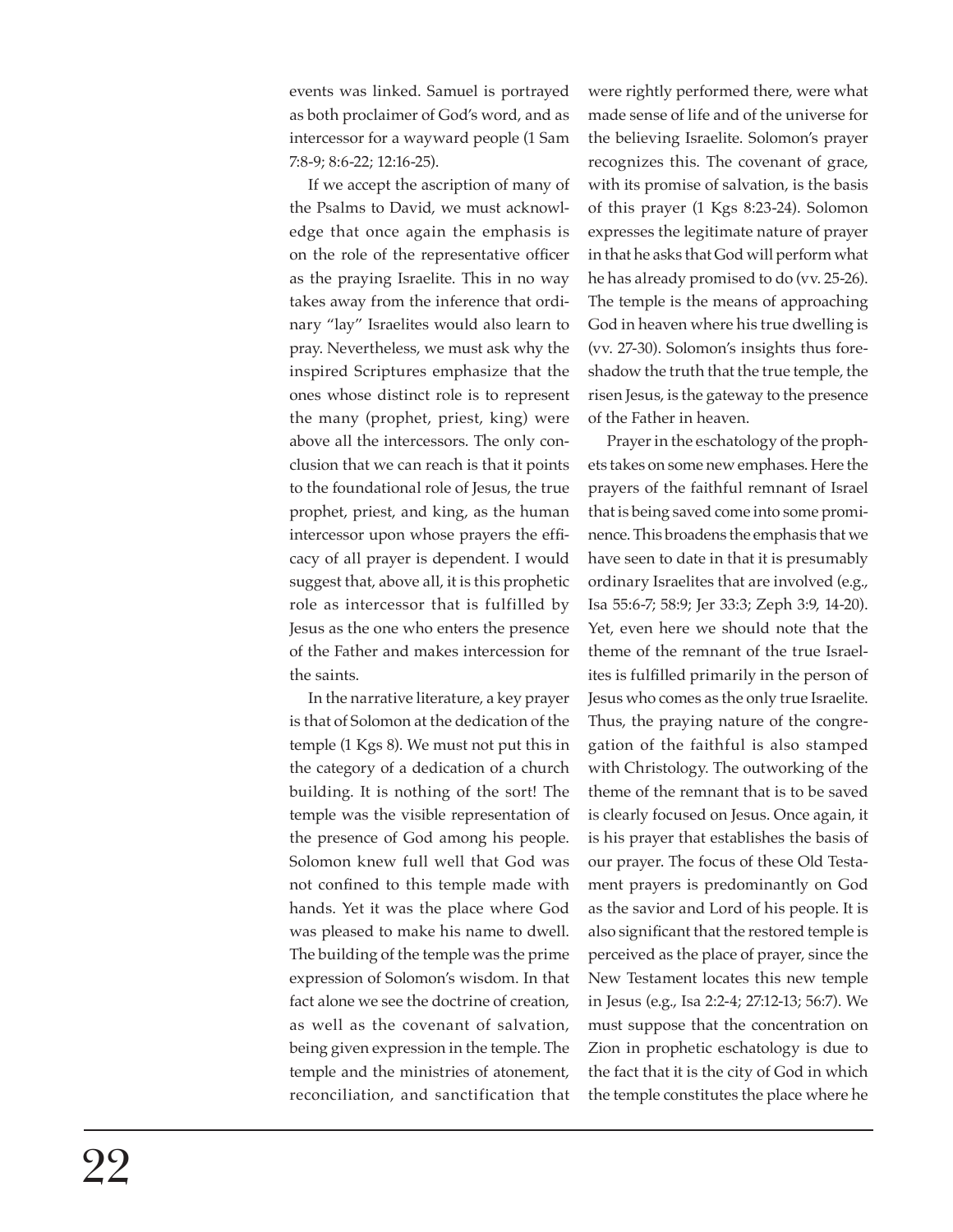meets his people.

#### *The New Testament*

It is not necessary to try to deal with all the prayers of the New Testament. We must be content with a few observations. First of all, it may seem strange that a group of Jewish men who presumably had been taught to pray from their earliest childhood should approach Jesus with the request to be taught to pray (Luke 11:1). We can only conjecture that Jesus' own example and the growing recognition that he represented some very significant movement of God led to the request. It has been suggested that at least two aspects of the Lord's Prayer would have surprised them: that they could call God "Father," and that the petition should predominate. Calling Yahweh "Father" is rare in the Old Testament, which may partly account for the strange preservation of the Aramaic vernacular "abba" in the New Testament (Mark 14:36; Rom 8:15; Gal 4:6). It is possible that petitionary prayer had largely fallen into the background in Judaism. Certainly, modern Judaism seems to focus more on praise than petition in its liturgies.

It is obvious that Jesus would address the Father in his prayers and teach his disciples to do the same. What, then, can we say about prayer addressed to the risen Christ and to the Holy Spirit? From the theological angle we recognize the Trinity as one God. The unity of God means that all three persons of the Trinity are involved in any divine action, including listening to our prayers. The distinction in God, however, means quite simply that the three persons are ontologically distinct though not separate. The ontological distinctions also affect the roles in that they cannot be interchanged. The Father sends the Son, the Son is sent and is incarnated to live, die, and rise for our salvation. The Father and the Son send the Spirit and make themselves present to the people of God by the Spirit.

When we examine the evidence of the New Testament we find that almost all the prayers recorded after the ascension of Christ are directed to the Father. The exceptions are unique and hardly prescriptive for all time. The first such event recorded is Stephen's prayer to Jesus because, as he dies, he sees Jesus standing at the right hand of God (Acts 8:55). So he prays, "Lord Jesus, receive my spirit" (v. 59). Second, there is Paul's address to Jesus in response to the risen Christ's challenge to him on the Damascus road (Acts 9:4-5). Paul does not know whom he addresses and asks, "Who are you Lord?" The reply, "I am Jesus whom you persecute," indicates that Paul addresses the Son by default. Finally, the closing words of the New Testament include the prayerful expression, "Amen. Come, Lord Jesus" (Rev 22:20). This is in response to the words of Christ, "Surely I am coming soon (v. 20).

Once the Christology of the New Testament is set in place in that Jesus of Nazareth is portrayed as the one in whom all the promises of God are affirmed (2 Cor 1:20), the broader perspective of prayer becomes evident. It belongs to those who, in Christ, are sons of the Father. It is always directed at the fulfilling of God's revealed purposes in the gospel. In Acts we find a young church that prays. When we study the content we find prayers for guidance, for help in times of danger, for healing and welfare, and for outsiders. We also find praise for the marvelous blessings of God.

Paul's prayers included in his epistles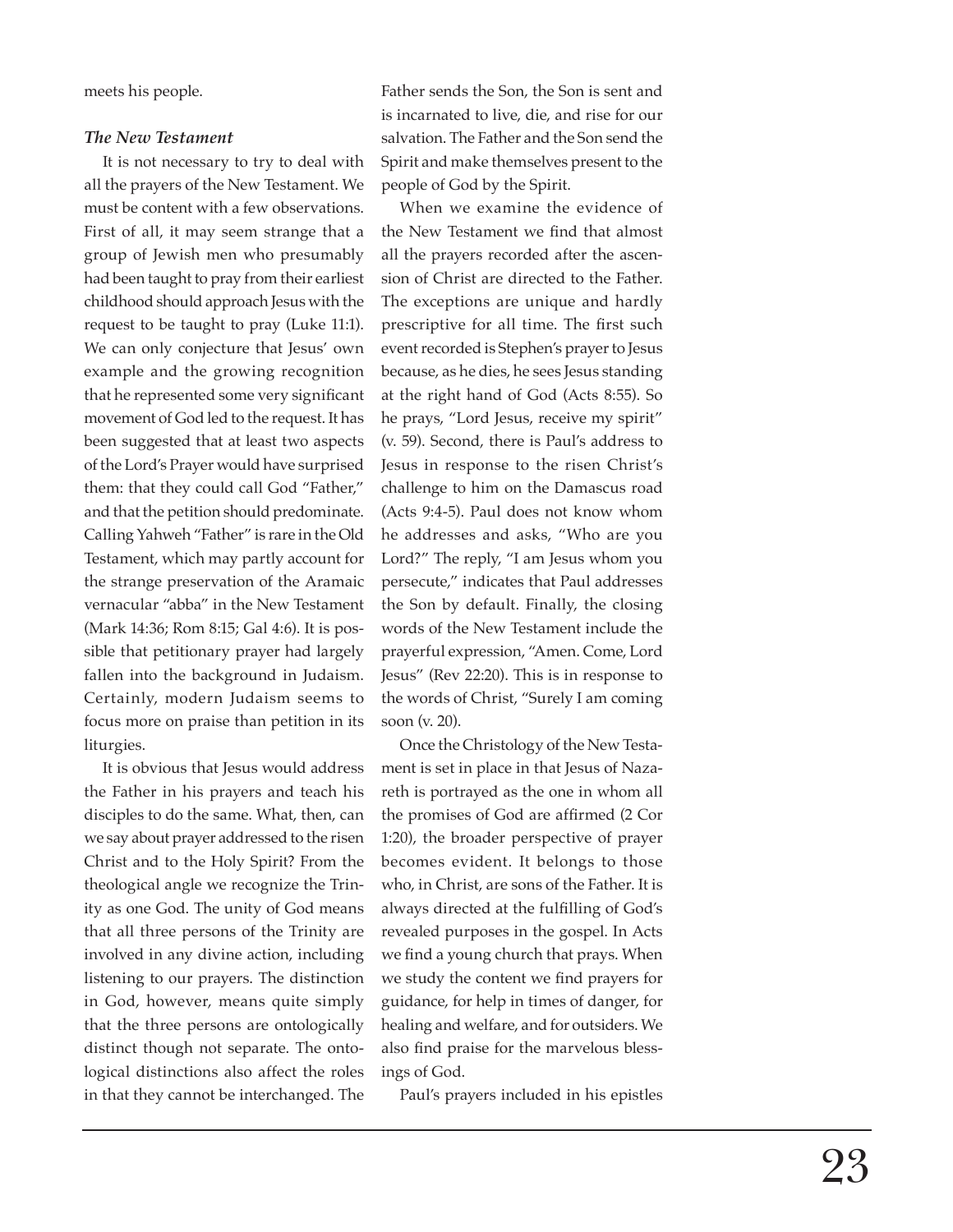illustrate the point that prayer is always towards the goals of the saving event of Christ as proclaimed in the gospel. Paul also gives much instruction about prayer that reveals something of his own practice. He instructs his readers to pray because he understands the difficulties in perseverance in prayer (e.g., Rom 12:12; 1 Cor 7:5; Phil 4:4-6; 1 Thess 5:16-21; 1 Tim 2:1; 5:5). He notes the effects of prayer (e.g., Rom 10:13; 2 Cor 1:11; Phil 1:19; 1 Tim 4:5). Prayer is important to him for his own ministry and he requests others to pray for him. It is a primary means of fellowship with those who are absent (e.g., Rom 15:30-32; 1 Thess 5:25; 2 Thess 3:1). Paul also penned two important passages on the role of the Holy Spirit in Christian prayer (Rom 8:19-27; Gal 4:6). In all this Paul's Trinitarian theology is clear.

Paul tells us something of the way he prays concerning his own ministry. He prays that he might visit the Christians in Rome (Rom 1:8-10), and revisit the church in Thessalonica (2 Thess 3:10). His special concern for the Jews, an expression of his understanding of the role of the Jews in the covenant purposes of God, leads to his heart-felt prayer for them to be saved (Rom 10:1). Paul's prayers for the Christians to whom he writes is that the gospel will have its outworking in their lives and witness. The eschatological goal is always in his mind: the presenting of the saints mature and perfect on the day of Christ. In short, Paul always prays with the purpose and goals of the gospel in mind.

The writer to the Hebrews makes one request of his readers to "pray for us" (Heb 13:18). He refers once to Jesus' prayer while here in the flesh (Heb 5:7). The most significant statement is his reference to Jesus' ongoing and eternal priesthood and the fact that he lives to make intercession

for his people (Heb 7:24-25). This representative role is the enabling of our prayer, by implication, and the exhortation for us to "draw near with a true heart in full assurance of faith" (Heb 10:21-23).

The Book of Revelation makes three references to the prayers of the saints (Rev 5:8; 8:3, 4). Each of these indicates that the prayers of the saints have come up before God and the Lamb. The prayer utterances recorded in Revelation are hymns of praise (4:8, 11; 5:9-10, 12, 13; 11:17-18; 15:3-4; 16:5-7; 19:1-3, 5, 6-8). These all belong to the visions of the heavenly regions and express the eschatological consummation of the gospel. Petition has been transformed into praise for the glory now revealed. It seems appropriate that the only petition on behalf of the suffering church on earth is in response to the promise of Christ to come soon: "Amen, come Lord Jesus!" (Rev 22:20).

#### **Conclusion**

I have concentrated on two main aspects of the theology of prayer in this discussion. First, the doctrine of the Trinity provides the dogmatic framework for the Christian understanding of prayer. The three persons of the Godhead in their unity and distinction establish the parameters of prayer. Prayer comes from the Father and is given its perfect utterance by the Son through the fellowship of the Spirit. Theologically speaking, prayer only becomes an aspect of our Christian existence because of our union with Christ the intercessor. That union with Christ is possible through the gracious work of the Holy Spirit.

The second emphasis of this discussion is the role of the Old Testament in laying the foundations of the theology of prayer in the New Testament. This theology